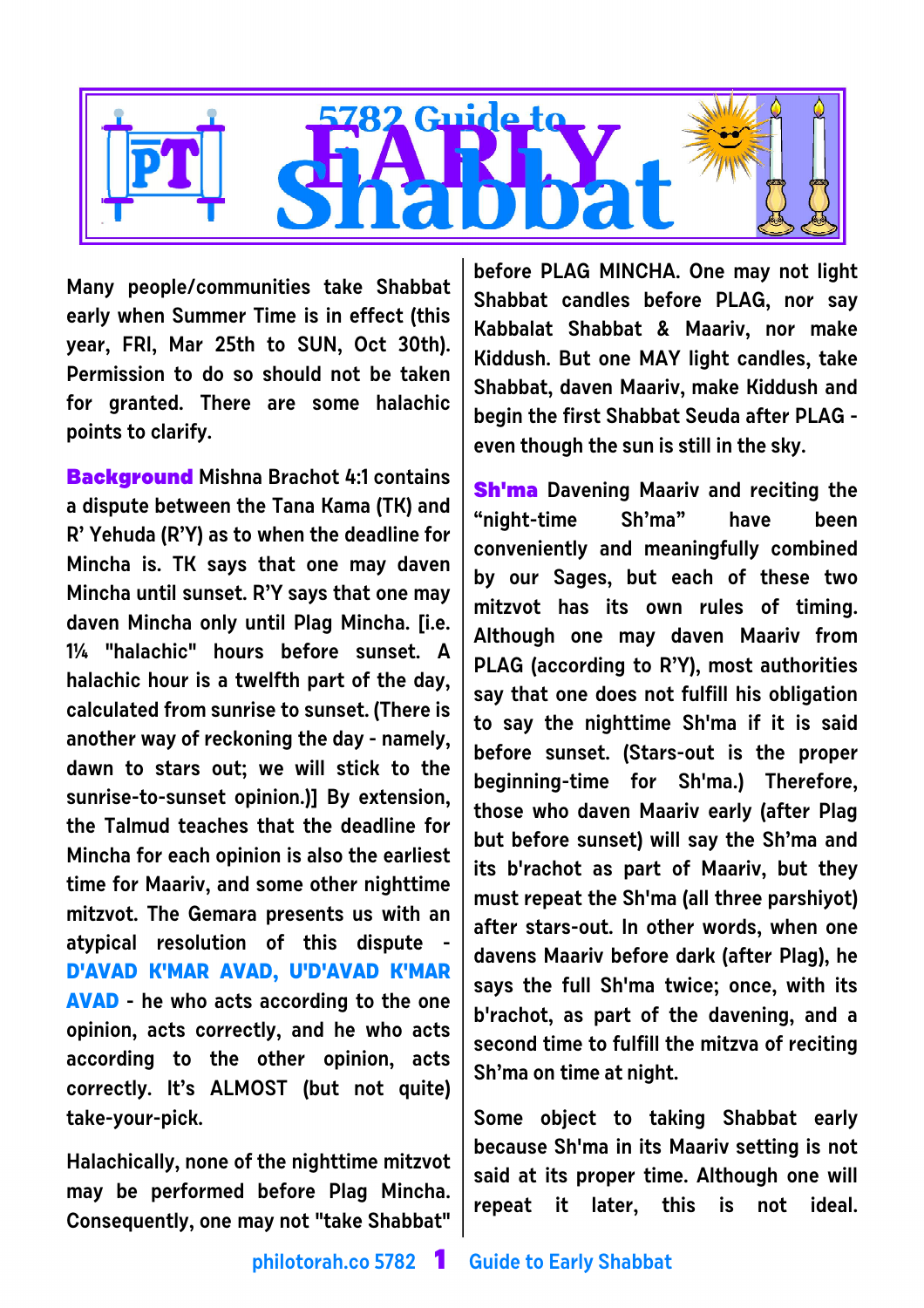**Furthermore, it becomes too easy to forget to repeat the Sh'ma after dark.**

**On the other hand - not that this is a reason for davening early, but... - when Sh'ma is repeated for the sake of the mitzva (and not just something said as part of the davening), one has the opportunity to focus on it more than we tend to do when it is part of davening. Again, this is not to suggest that this is a preferred procedure; what is preferred is that when saying the Sh'ma in Maariv, after dark, one still be able to focus on the mitzva, even though it is also "just part of the davening". Look at it this way: A benefit of a less-than-perfect situation which you are in anyway.**

**This Guide and announcements at the end of "early minyan" are your reminders to say the Sh'ma (and count the Omer) at the proper time. Try to remind each other in your family and at your Shabbat table, so that no one will forget these important mitzvot. Taking Shabbat early can be a positive experience, but not if it results in neglect of a mitzva or two.** 

**Problem Since davening Mincha after Plag is fine according to TK but NOT according to R'Y, and davening Maariv before sunset is okay according to R'Y but not according to TK, it is not proper to daven both Mincha & Maariv between Plag and sunset - neither opinion is followed in that case. (Some shuls do it, but it is not ideal.)**

**Therefore, it is best to schedule an early minyan to begin Mincha about 12-15 minutes before PLAG. This way, Mincha**

**can be said before PLAG followed by Kabbalat Shabbat and Maariv, after PLAG. This would be consistent with R'Y's opinion. To begin an "early Friday" mincha after Plag is problematic and makes "taking Shabbat early" less than ideal.**

**Candles Shabbat candle lighting must be lit after PLAG, never before. Women who daven Mincha, should do so on their own (before PLAG), light after PLAG, then go to shul (if they do) for Kabbalat Shabbat. This can be a problematic situation for some families.** 

**Important Note: Unlike lighting at the "regular" candle lighting time, when a woman can (according to most poskim) light with a condition (T'NAI) that she is not taking Shabbat with the lighting, in the case of "early lighting", Shabbat MUST be accepted with the lighting. (Some say that if the wife needs a little time after candles and wants to make a T'NAI, then her husband can accept Shabbat upon himself with her candle lighting. Ask a Rav.)**

**Husband & Wife Does a husband's early acceptance of Shabbat obligate his wife to light candles and take Shabbat at the same time (or earlier)? Please be patient and read this section all the way through. Bottom line - if this is a practical issue for you, consult your Rav rather than drawing your own conclusion from what you read here. (Children issue is similar, but ask your Rav.)**

**There are various sources that say that when a man takes Shabbat early, his wife must follow suit. This seems to be the general rule, primarily applicable when the**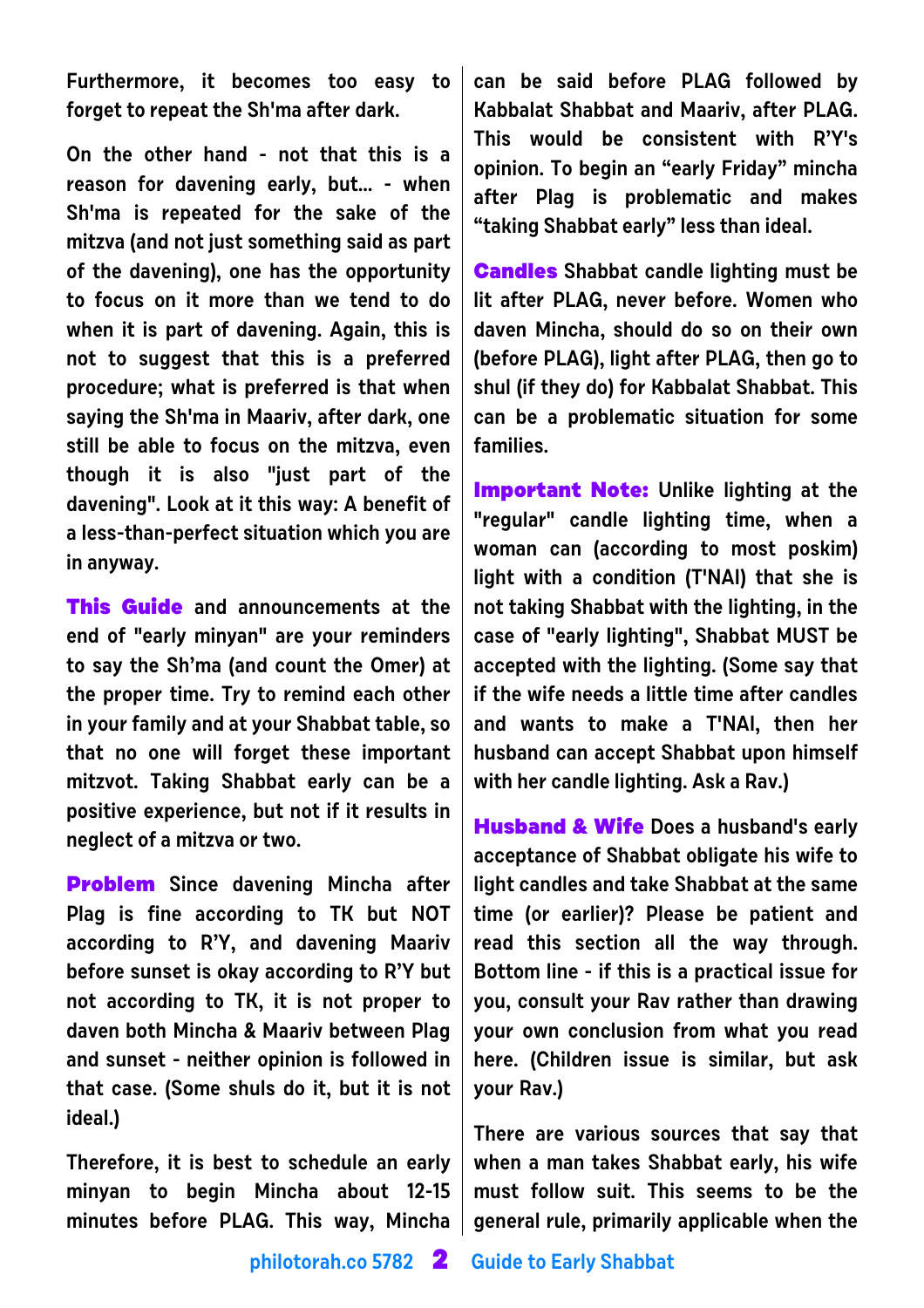**man ALWAYS takes Shabbat early (throughout the year) and/or when his community has only an early minyan. In that case, there is a strong argument for his being obligated to take Shabbat when his community does even if he doesn't go to shul on a particular Friday night. (When one's shul has both an early and a regular minyan, or when a person lives in a community or neighborhood with many shuls and minyanim, then it is unlikely that he would be bound to take Shabbat at a specific time, unless he obligates himself.)** 

**TACHLIS: If we take this first approach, that a wife follows her husband's lead as to accepting Shabbat (there IS another side to this coin - see further), then he should estimate the time when he will be up to the Shabbat-accepting part of the davening (some say L'CHA DODI beginning, some say BO'I V'SHALOM, some say MIZMOR SHIR L'YOM HASHABBAT - this seems to be the most common opinion, but check with your posek, and some say BOR'CHU of Maariv) and his wife should light candles (and accept Shabbat) shortly before that time.**

**Remember: The earliest one can accept Shabbat by candle lighting, by davening, by verbal declaration is PLAG MINCHA. For example: On a given Erev Shabbat, PLAG (in J'lem) is, let's say, 5:55pm. A minyan that is careful to daven Mincha before Plag and Kabbalat Shabbat after Plag (which is the proper thing to do), will daven Mincha at approx. 5:40pm and will begin Kabbalat Shabbat at 5:55pm. Depending upon how fast or slow a minyan davens, how much singing or not it does, it will take, let's say,**

**10-15 minutes until the Shabbat-accepting point. When the man leaves for shul, he should remind his wife NOT to light before 5:55pm, but no later than 6:05pm (according to this first opinion). Remember, this was one example; times vary from week to week... and shul to shul.**

**TACHLIS (part 2) Here's the other possibility. Remember, please, that we recommend checking this issue out with your LOR. Consider this to be informational.**

**There are poskim who write that if a man takes Shabbat early sometimes, not so much as a commitment but rather for convenience - likes eating supper earlier, wants to get to sleep earlier, wants more time to review Parshat HaShavua, read a book... play with his kids - then his wife is not bound to follow his Shabbat starting time. What is convenient for him might not be convenient for her. Others still hold by the first opinion (we'll call it) as presented above. But there are significant opinions that the wife is not required to light candles before her husband gets up to the Shabbat-accepting part(s) in the davening.** 

**Even so, it is recommended that the wife should light candles before the husband returns from shul, so that there is a uniform Shabbat atmosphere in the home. Again, it is experience with a particular shul that is required to be able to say, "I'll be home by such-and-such time". Technically, if the wife is not bound to follow the husband's timing, she can wait until regular candle lighting time, but the Shabbat atmosphere issue should be**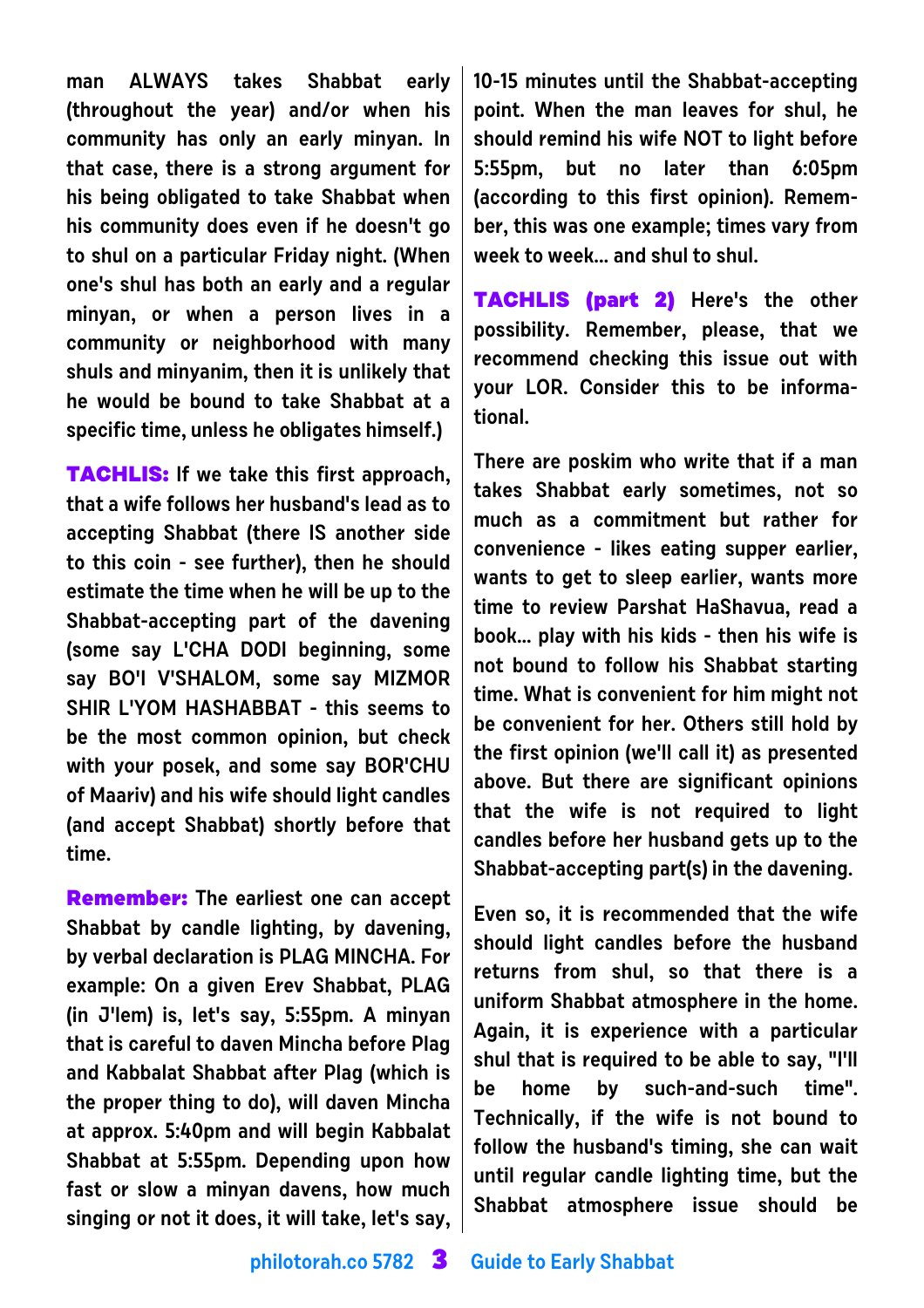**considered. Taking Shabbat early should be an enhancement of one's Shabbat without any drawbacks to mar its positive aspects.**

**Kiddush Shuls that schedule their early minyan's Mincha after PLAG, not only enter into the contradictory situation mentioned above ("satisfying" neither the T"K nor R' Yehuda), but also can run into another problem (depending upon timing). Once it gets "close" to dark, one should not begin a meal (nor say Kiddush) before saying Sh'ma. In other words, if one has not made Kiddush by sunset (maybe even 5-10 minutes before that?), then he must (possibly too strong a word, try "should" or maybe it is "must") wait until dark, say the Sh'ma, and THEN make Kiddush (thereby defeating his purpose for "taking Shabbat early"). The idea is to say Kiddush well enough before sunset so that one does not even enter the time-range of Sh'ma. If people are "sloppy" about this issue, they make taking Shabbat early less ideal. This is another point of objection by those who speak unfavorably about the whole idea of early Shabbat.**

**Technically, if one begins his meal "with halachic permission", he need not stop for Sh'ma or the Omer (they can be said or counted after the meal). However, we STRONGLY RECOMMEND that when the proper time arrives, families should interrupt their meals for Sh'ma (and the Omer). This helps prevent forgetting later on, and also has a positive educational value for family and guests, teaching a high level of care and concern for Sh'ma (and S'fira).**

**Another point to keep in mind... When people say Kiddush and begin their first Shabbat meal before dark, it is important that the meal - and the eating of some challah (at least a KAZAYIT) - should continue after nightfall.**

**Another Possible Problem Some object to splitting a community by having two minyanim on Friday night. Others point out potential problems if a whole community takes Shabbat early and some individual members don't, specifically, lighting candles and doing other "melachot" after the community accepted Shabbat. Ask your Rav.**

**As we've said a couple of times already - Early Shabbat should be an enhancement of Shabbat and a fulfillment of Tosefet Shabbat - but without being careless about Sh'ma, davening, and/or the counting of the Omer.**

**This handy Guide will hopefully make things easier for you. Bring it to your Shabbat table, use it for Kiddush, the Sh'ma (and then for counting the Omer). Sit for Sh'ma; (stand for counting the Omer). Maybe even read this Guide through with your family and guests and discuss the whole matter. We should always know how and why we are doing things.**

**Point In Favor The Aruch HaShulchan (R' Yechiel Michel HaLevi Epstein z"l) introduces another factor into the equation which adds another positive spin to taking Shabbat early. He points out that we daven Maariv daily corresponding to the HEKTEIR CHALAVIM V'EIVARIM, the**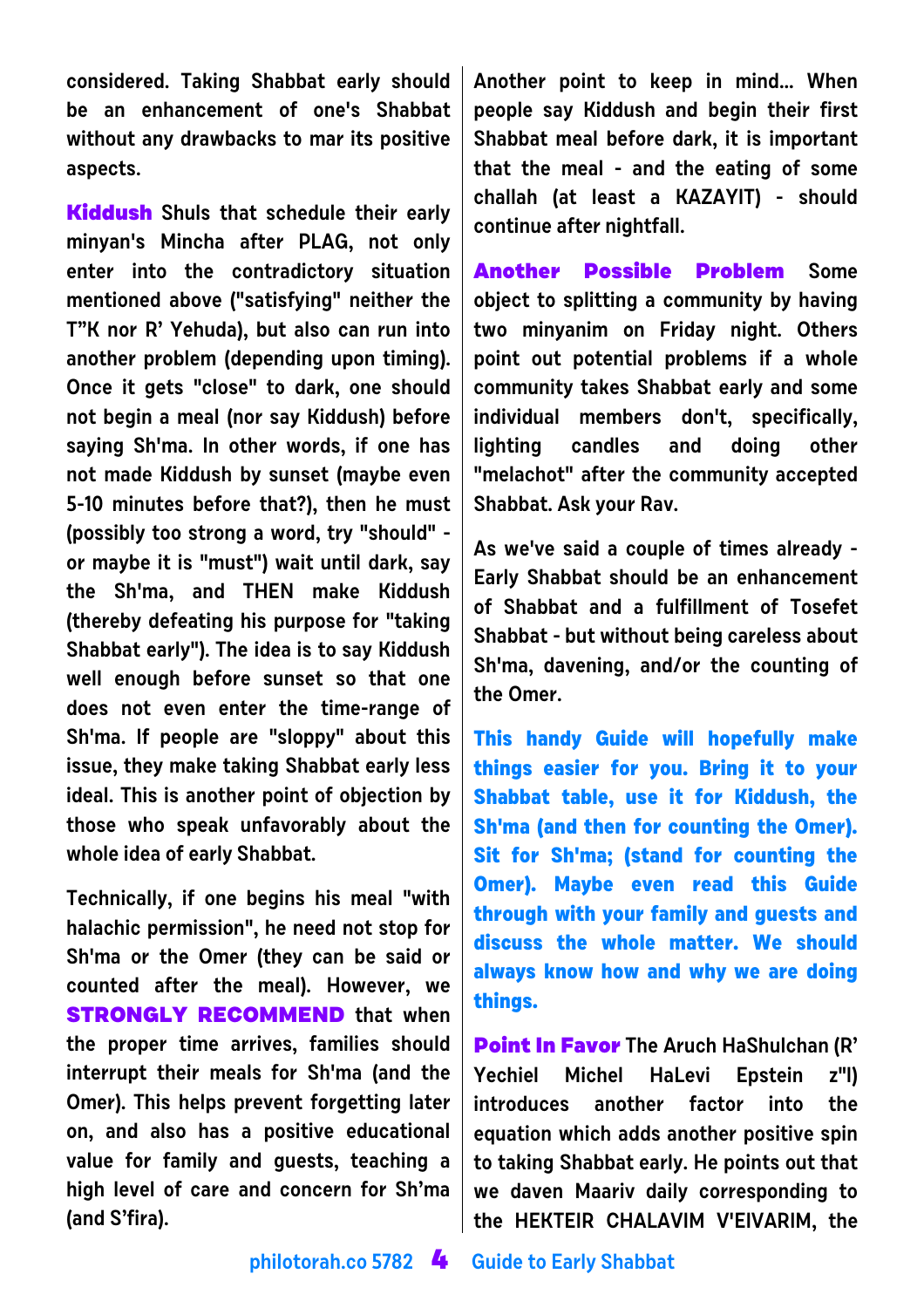**slow simmering of fats and certain parts of the day's korbanot on the Mizbei'ach all night. That's why we may daven Maariv (which corresponds to this Temple practice) all night long. But on Friday, the burning had to begin before Shabbat, i.e. earlier than the rest of the week. By davening Maariv earlier on Friday evening, we nicely match the corresponding service of the Beit HaMikdash.** 

**(It's not a perfect match because we're beginning Shabbat at that point, and the Hekteir Chalavim v'Eivarim was specifically before Shabbat starts. Also, to be consistent, we'd have to daven Maariv early on Friday throughout the year, which we don't. But it's a nice point anyway.)**

**Taking Shabbat early can enhance one's Oneg Shabbat, as mentioned repeatedly, by allowing for dinner to be at a more "civilized" hour, and being able to have young children join the rest of the family at the table. It can be an enhancement of Shalom Bayit for a variety of reasons. But it should not involve compromising the standards of davening and other halachic matters.**

**Many communities wait until after Pesach to do early Shabbat (even though Summer Time starts before, this year). And on the other end of Summer Time, although Summer Time continues until the end of October, most shuls will end their "early minyan" with the Shabbat before Rosh HaShana.** 

**This year, Summer Time began on Friday, March 25th. First Summer-Time Shabbat is Sh'mini-Para. But, many Early Shabbat** **Minyanim don't start until after Pesach.**

**Similarly, Israel Summer time runs until Sunday morning, October 30th, making No'ach 5783 the last Summer-Time Shabbat this year. Most Shuls will end their "Early Minyanim" before Rosh HaShana.**

**The Early Shabbat Chart on the next page runs the full period of Summer Time (Shabbatot only, not Yom Tov). Times are correct for Jerusalem. [For other locales, slight adjustments should be made according to your experience or better yet, by consulting a local calendar.]** 

**The various columns in the chart are explained to the left of the chart.**

## **If you don't live in Eretz Yisrael...**

### **First of you, you should.**

**Second of all, your 8th day of Pesach is our day after Pesach when we read Parshat Acharei. We in Israel will be a sedra ahead of you (or you will be a sedra behind us) until we split Matot and Mas'ei and you in Chu"l will read them combined.**

**Also, we start Pirkei Avot on that Shabbat - when we are still eating Pesachdik but it is no longer Pesach for us, and you are celebrating the Eighth day of Pesach. We will stay a perek ahead of you all the way until Ki Teitzei when you will combine p'rakim 1 & 2 to catch up.**

|                  | Israel | Chu"l     |            | Israel | Chu"l                    |            | Israel | Chu"l        |
|------------------|--------|-----------|------------|--------|--------------------------|------------|--------|--------------|
| April<br>23      | אחרי   | 'n<br>פסח | May<br>28  |        | בחקתי <mark>במדבר</mark> | July       | חקת    | קרח          |
| April<br>23      | קדשים  | אחרי      | June<br>4  | נשא    | במדבר <sup> </sup>       | July       | בלק    | חקת          |
| <b>May</b>       | אמור   | קדשים     | June       | בהעלתך | נשא                      | July<br>16 | פינחס  | בלק          |
| <b>May</b><br>14 | בהר    | אמור      | June<br>18 | שלח    | בהעלתך                   | July<br>23 | מטות   | פינחס        |
| May<br>21        | בחקתי  | בהר       | June<br>25 | קרח    | שלח                      | July<br>30 | מסעי   | מטות<br>מסעי |

**philotorah.co 5782 5 Guide to Early Shabbat**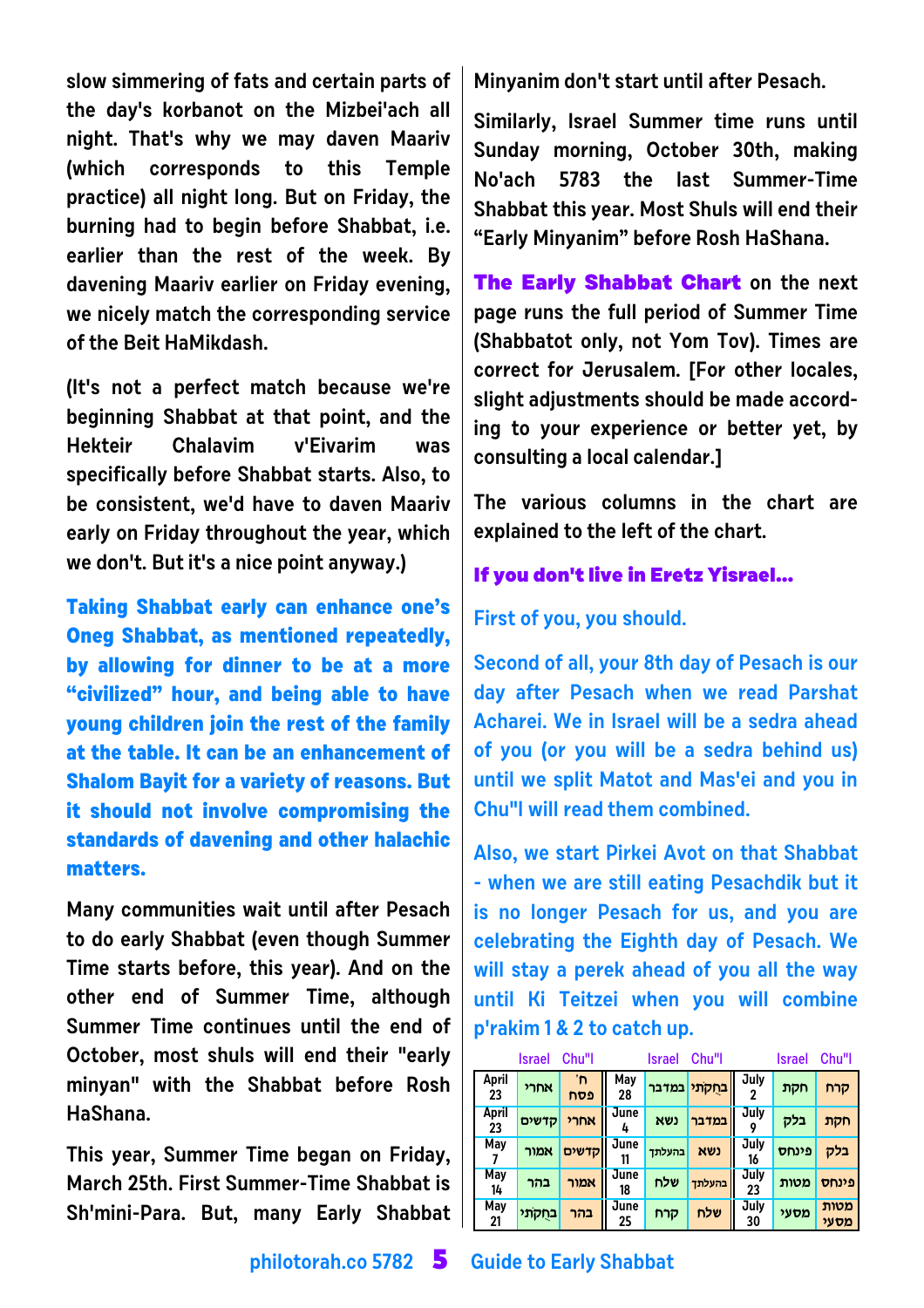**PLAG - Mincha before this time, highly preferred. Candle lighting, etc. MUST be after this time. (We rounded PLAG time to the next minute. It is recommended to further "pad" this time with 1-2 minutes to play it safe.)**

**REG - Regular candle lighting time (Jerusalem). This is 40 minutes before the sunset calculated for an elevation of 825m** (which is about 35 minutes before the sunset time which does not take elevation into account)**.**

**NST - Near Sh'ma Time. (a made-up time and term, but it has its purpose here.) Kiddush should (preferably) be said before this time. This time is 30 minutes or so after regular Jerusalem candle lighting time, 7-10 minutes before the later sunset time.**

**SH'MA - Recommended to say Sh'ma at this time or soon thereafter. (Then count the Omer - when in season.) 25 minutes or so after the later sunset. (This is earlier than Shabbat-out time, but okay as Stars-Out for Sh'ma.) Rounded to the next 5 or 0 minute. As mentioned earlier, it is not required to interrupt your meal to say Sh'ma - it can be said afterwards. But it is a good idea to say it at or soon after this time. Don't wait - it is too easy to fall asleep without fulfilling the mitzva of Sh'ma.**

#### **P - Chapter of Pirkei Avot**

**See notes on previous page about the different sedra and perek of Avot between Eretz Yisrael and Chutz LaAretz.**

| <b>Friday</b>     | <b>PLAG</b> | <b>REG</b> | <b>NST</b> | <b>SHMA</b> | p              | <u>ליל שבת</u>                                        |
|-------------------|-------------|------------|------------|-------------|----------------|-------------------------------------------------------|
| <b>Mar 25</b>     | 5:38        | 6:18       | 6:50       | 7:25        |                | <u>שמיני - פרה</u>                                    |
| Apr <sub>1</sub>  | 5:41        | 6:23       | 6:55       | 7:30        |                | <u>תזריע-החודש</u><br>ראש חודש                        |
| Apr <sub>8</sub>  | 5:44        | 6:28       | 7:00       | 7:35        |                | <u>מצרע-הגדול</u>                                     |
| Apr <sub>15</sub> | 5:47        | 6:33       | 7:05       | 7:40        |                | א' פסח                                                |
| Apr 22            | 5:51        | 6:38       | 7:10       | 7:45        | 1              | אחרי<br><mark>עומר</mark>                             |
| Apr 29            | 5:55        | 6:43       | 7:15       | 7:50        | $\overline{2}$ | <u>קדשים</u><br><mark>עומר</mark>                     |
| May 6             | 5:58        | 6:48       | 7:20       | 7:55        | 3              | אמור<br><mark>עומר</mark><br>say that 5 times quickly |
| <b>May 13</b>     | 6:02        | 6:53       | 7:25       | 8:00        | 4              | בהר<br>עומר                                           |
| <b>May 20</b>     | 6:06        | 6:57       | 7:30       | 8:05        | 5              | <mark>בחקתי</mark><br><mark>עומר</mark>               |
| <b>May 27</b>     | 6:10        | 7:02       | 7:35       | 8:10        | 6              | <u>במדבר</u><br>עומר                                  |
| Jun 3             | 6:13        | 7:06       | 7:35       | 8:10        | 1              | נשא<br><mark>עומר</mark>                              |
| <b>Jun 10</b>     | 6:16        | 7:09       | 7:40       | 8:15        | $\overline{2}$ | <mark>בהעלתך</mark>                                   |
| <b>Jun 17</b>     | 6:18        | 7:12       | 7:45       | 8:20        | 3              | שלח                                                   |
| <b>Jun 24</b>     | 6:20        | 7:14       | 7:45       | 8:20        | 4              | קרח                                                   |
| Jul 1             | 6:20        | 7:14       | 7:45       | 8:20        | 5              | חקת                                                   |
| Jul 8             | 6:20        | 7:13       | 7:45       | 8:20        | 6              | בלק                                                   |
| <b>Jul 15</b>     | 6:19        | 7:11       | 7:40       | 8:15        | 1              | פינחס                                                 |
| <b>Jul 22</b>     | 6:16        | 7:08       | 7:40       | 8:15        | $\overline{2}$ | מטות                                                  |
| <b>Jul 29</b>     | 6:12        | 7:03       | 7:35       | 8:10        | 3              | מסעי                                                  |
| Aug <sub>5</sub>  | 6:08        | 6:57       | 7:30       | 8:05        |                | דברים-חזון                                            |
| Aug 12            | 6:03        | 6:51       | 7:20       | 7:55        | 4              | ואתחנן-נחמו                                           |
| Aug 19            | 5:57        | 6:43       | 7:15       | 7:50        | 5              | עקב                                                   |
| <b>Aug 26</b>     | 5:50        | 6:35       | 7:05       | 7:40        | 6              | ראה ר"ח                                               |
| Sep <sub>2</sub>  | 5:43        | 6:27       | 7:00       | 7:35        | 1              | שפטים                                                 |
| Sep 9             | 5:35        | 6:18       | 6:50       | 7:25        | $\overline{2}$ | כי תצא                                                |
| Sep 16            | 5:27        | 6:09       | 6:40       | 7:15        | 34             | כי תבוא                                               |
| <b>Sep 23</b>     | 5:19        | 6:00       | 6:30       | 7:05        | 56             | נצבים                                                 |
| <b>Sep 30</b>     | 5:12        | 5:50       | 6:20       | 6:55        |                | וילך-שובה                                             |
| Oct 7             | 5:04        | 5:41       | 6:10       | 6:45        |                | האזינו                                                |
| <b>Oct 14</b>     | 4:57        | 5:33       | 6:05       | 6:40        |                | שחוהמ"ס                                               |
| <b>Oct 21</b>     | 4:51        | 5:25       | 5:55       | 6:30        |                | בראשית                                                |
| <b>Oct 28</b>     | 4:45        | 5:18       | 5:50       | 6:25        |                | נח                                                    |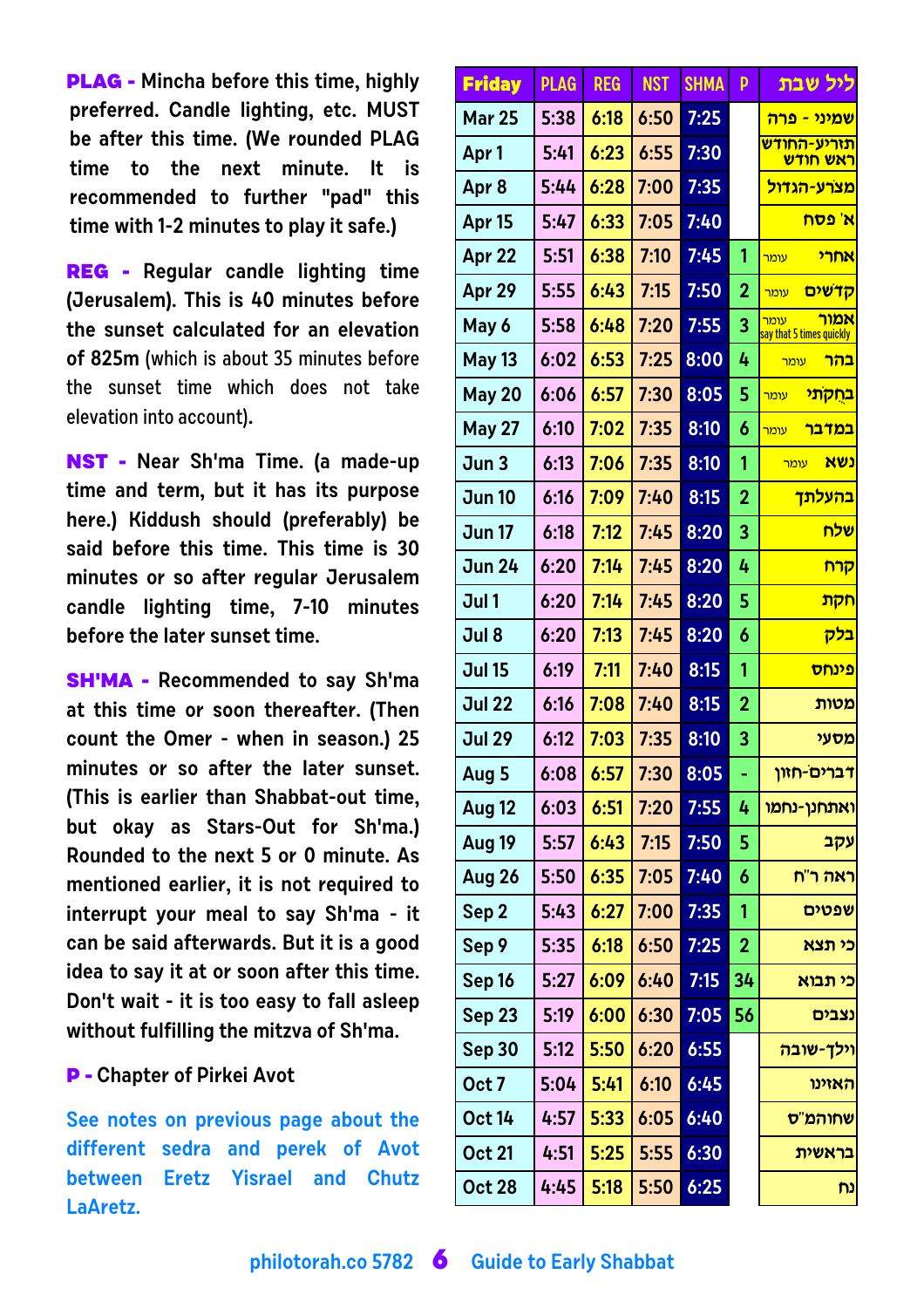

יִהִי רַצוֹן מִלְפָּנֵיךְּ ה׳ אֵ׳לֹהַי וֵא׳לֹהֵי אֲבוֹתַי, שֵׁתְּחוֹנֵן אוֹתִי (וְאֶת אִישִׁי וְאֵת בָּנֵי וְאֵת בִּנוֹתַי וְאֶת אָבִי וְאֶת אִמִּי) וְאֶת כָּל קְרוֹבֵי, וְתְהֵן לְנוּ וּלִכָל יִשְׂרָאֵל חַיִּים טוֹבִים וַאֲרוּכִים, וְתִזְכְּרֵנוּ בְזִכְרוֹן טוֹבָה וּבְרָכָה, וְתִפְקָדֵנוּ לִפְקֻדַּת יְשׁוּעָה וְרַחֲמִים, וּתְבְרְכֵנוּ בְּרָכוֹת גְּדוֹלוֹת, וְתַשְׁלִים בָּחֵינוּ, וְתַשְׁכֵּן שְׁכִינָתְךָּ בֵינֵינוּ. וְזַכֵּנִי לְגַדֵּל בָּנִים וּבִנֵי בָנִים חַכָּמִים וּנִבוֹנִים, אוֹהֲבֵי ה׳, יִרְאֵי אֵ׳לֹהִים, אַנְשֵׁי אֵמֵת, זֵרַע קֹדֵשׁ, בַּה׳ דְּבֵקִים, וּמְאִירִים אֶת הָעוֹלָם בִּתוֹרָה וּבִמַעֲשִׂים טוֹבִים, וּבִכָּל מִלֶאכֶת עֲבוֹדַת הַבּוֹרֵא. אָנָּא שִׁמַע אֶת הִנְחִנָּתִי בָּעֵת הַזֹּאת, בִּזְכוּת שָׂרָה וִרְבִקָה רָחֵל וִלְאָה אִמּוֹתֵינוּ, וְהָאֵר נֵרְנוּ שֵׁלֹא יִכְבֶּה לְעוֹלָם וָעֶד, וִהָאֵר פָּנֶיךָּ וְנִיְשֵׁעָה. אָמֵן.

בְרוּךְ אַתְּה ה׳ אֱ׳לֹהֵינוּ מֶלֶךְ הָעוֹלָם, אֲשֶׁר קִדְּשָׁנוּ בִּמְצְוֹתָיו, וִצְוָּנוּ לִהַדִלִיק נֵר שֶׁל שַׁבָּת.

for Shabbat



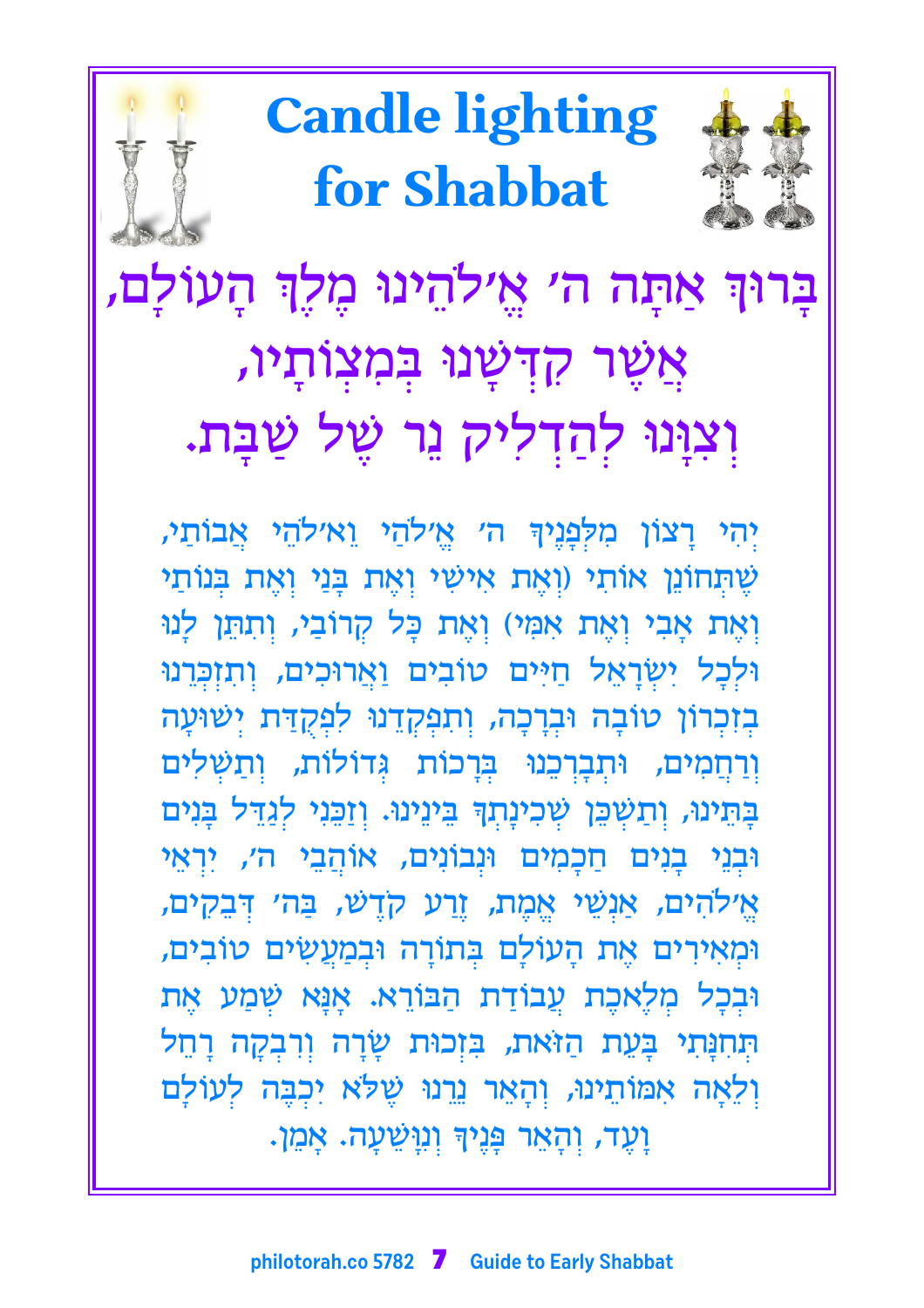# ּבְּאַהֲבָה וּבְרָצוֹן הִנְחַלְתָּנוּ: בְּרוּךְ אַתָּה ה׳. מְקַדֵּשׁׁ הַשַּׁבְּת:

בָּרוּךְ אַתָּה ה׳ אֱ׳לֹדֵינוּ מֶלֶךְ הָעוֹלָם. אֲשֶׁר קִדְשָׁנוּ בְּמִצְוֹתְיוּ וְרָצָה בְנוּ. וְשַׁבַּת קָדְשׁוֹ בְּאַהֲבָה וּבְרָצוֹן הִנְחִילְנוּ. זִכְּרוֹן לְמַעֲשֵׂה בְרֵאשִׁית. כִּי הוּא יוֹם הְּחִלָּה לְמִקְרָאֵי קֹדֶשׁ זֵכֶר לִיצִיאַת מִצְרָיִם. כִּי בָנוּ ּבְחַרְתָּ וְאוֹתְנוּ קִדַּשְׁתָּ מִכְּל הְעַמִּים וְשַׁבַּת קָדְשָׁךָ

ּסַבְרִי מְרָנְן וְרַבְּנָן וְרַבּוֹתַי: בְּרוּךְ אַתְּה ה׳ אֱ׳לֹהֵינוּ מֶלֶךְ הְעוֹלָם בּוֹרֵא פִּרִי הַגָּפֶן:

וַיְבְרֶךְ אֵ׳כֹּהים אֶת־יִּיִם הַשְּׂביעֵّי וַיְקַדֵּשׁ אֹתִוּ כִּי בָוֹ שָׁבַתֹּ מִכְּל־מְכַאֲכְתֹּוֹ אֲשֶׂר־בִּרָא אֱ כֹּהִים כַוְעַשְׂוּת:

וַיְכָר אֱ׳לֹדִים בַיִּוֹם הַשְׂבִיעָל מְכַאֲכְהָו אֲשֶׂר עָשָׂה וַיִּטְיֹבֹת בַיָּוֹם הַשְּׁבִיעַי מִכָּכוֹ-מְכַאֲכְהָוּ אֲשֶׂיָר עָשָיֹה:

<u>וַיְכִּ</u>כְּוּ הַעָּיֹכְיִם וְהָאָרֶץ וְכָל־אָבָאָם:

[וַיַּרְא אֱ׳כ'הִים אֶת־כָּכ'-אֲשֶׂר עָשָׂה וְהִבָּה־טִוּב מְאָד...] <u>וַיְהִי־עֲרֶם וְיְהִי־הָקָ</u>ר לִוּם הַעִּיּעִיּ:

קידוש לליל שבת

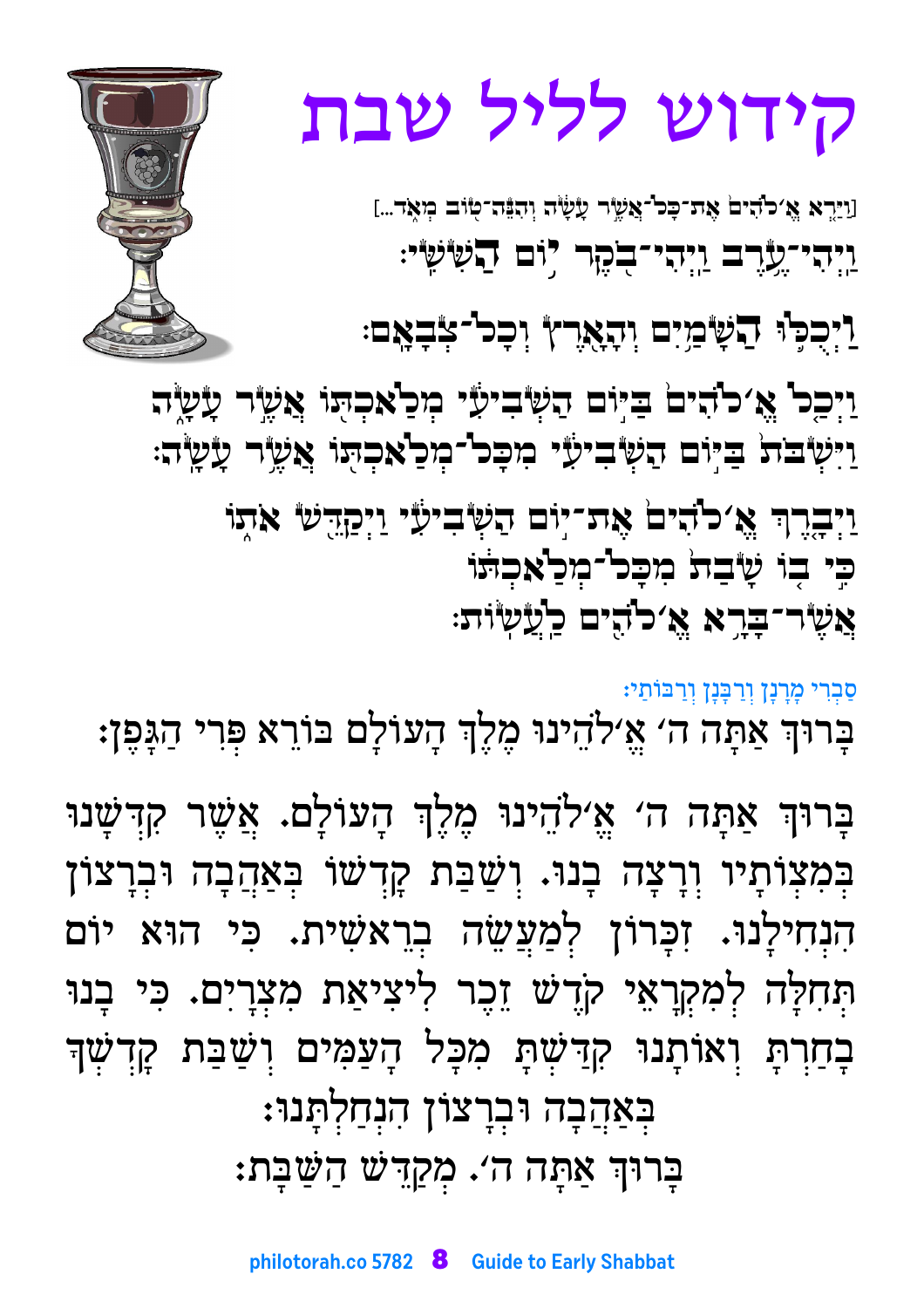**When the proper time arrives (see chart on page 6), say the Sh'ma (below) with KAVANA to fulfill the mitzva of Sh'ma in its proper time. Also, have KAVANA to restate your belief in G-d and His Unity, to accept upon yourself the "Yoke of Heaven" and the "Yoke of Mitzvot" (second passage). For the last pasuk, have KAVANA to remember Y'tzi'at Mitzrayim "all the days of your life" (including nights, as mentioned in the Mishna, and in the Hagada).**

**The saying of SH'MA is a mitzva from the Torah and we should seize the first opportunity after dark to say it, even if we are in the middle of our Shabbat meal. Since it is not now being said in the davening, [1] we do not say** zn` **at the end, since in the context of davening, EMET is the first word of the bracha that follows the SH'MA, which we attach to the end of Sh'ma; and [2] we can (should?) say** dpnfa rny z`ixw zevn myl **(for the sake of the mitzva of saying Sh'ma on time) before we begin, to focus our KAVANA.**

**Women are technically exempt from the requirement of reciting Sh'ma, but they may (should?) voluntarily say this important 3-parsha recitation. Among other reasons, SH'MA fulfills "remembering the Exodus", which women are (probably) obligated.**

# **Suggested to say: D¨pn©f§A¦ rn©W§ z`©ix¦ w§ ze©v§ n¦ mW¥§l**

.<br>אֵ׳ל מֵלֵךְ נֵאֵמֶן לִעֲ בַּוְעַ | יִעְעֲרֵאֵם 'הָ׳ | אֱ`ס'הֲיֶבּוּ 'הָ׳ | אֲוֹוָה: בְּרוּךְ שֵׁם כִּבוּד מַלְכוּתוּ לְעוֹלָם וָעֵד.

 $\mathcal{L}^{\infty}$ יְאֲפִרְ $\mathcal{L}^{\infty}$  אֶת הָ` | אֱ`כ $\mathcal{L}^{\infty}$ בְּרֶ $\mathcal{L}^{\infty}$ וְ $\mathcal{L}^{\infty}$ הָ  $\mathcal{L}^{\infty}$ יִבְּהֲהָ $\mathcal{L}^{\infty}$ ה אָשֶׁר אַבּבי מִצְּוּךָ הַיִּם עַל־לְבָבֶר: וְשִׂנִּּיִּתָם לְבָבֶּיִה וְדִבְרְתָּ בָם בְּשִׂבְתִּךָ בְּבִיתֶר | הַדֶּּיֶרְהִ וּבְשָׂיְבְבָדָ וּבְקוּמֶה: וּקִשַּׂיְהַנֶם כְאָוֹת | עֵכ<sup>ד</sup>יָדֶה וְהָיִוּ לְטְטָבְת בְיןֹ | עֵינֶיךָ: וּכְתַבְתָם לֵכ<sup>ד-</sup>מִיִّדוֹת בִיתֵךְ וּבִשְׁעֲרֵיךִ:

 $\pm$ יהוֹם אַם־שָׁכְּיַע הִשְׂכְוּעוֹּ אֵכ־בִי אֲשֶׂר וּ אֲנֹכֵי בִיצְוֶה | אֶתִכֶם הַיִּוֹם כְאֲהַבָּה אַת־הָ ھ∕دية ج∂ية بغير بغويو بذه بغود بغود بغدا توري فقرية مارتي جئو بين جيم الديو چريو بين جي יִמִּ לְקוֹּשׂי וְאָסַפְתָּ דְבְּנֶّךְ וְיִיִרְשְׂוּךָ וְיִ≠ְהָרֶךְ: וְבָּנִי וְעֵשָׂיִבְ וּשָׁיִךְ לִבְהֶמְתֶךְ וְאָכִלְתָּ וְשָׂבְעָתִּ הֹשֶׂמְרִיּ כָלֶם פון יִפַתֵּה לִבְבִכֶם וְסַרִתֵּם וַעֲבָדִתֵּם | אֵכוֹדֶים אֲזֶוְרִים וִהְשִׁתַּזֶוִיתֵם כָוֶם: ַּוְעָרָה | אַף־הֹ׳ בָּכֶם וְעָבֵׂר | אֶת־הַשָּׁמַ֫יִם וְכֹא־יִהְיֶה כִעֹּך וְהָאֲדָמָה כְא תִהֵן אֶת־יִבוּכָוֶ  $\mathbb{E}[\mathbf{X}=\mathbf{P}^T$ יַאֲבִדְתֵּם | מִתְרָׂ־ה מֵעַל" הַמֹּבֶׁי | אֱעֹלֶה | הָ׳ בְּתֵי׃ וְשָׂיֹתְמָם | אֶת־דְּבָרֵי | אֶכֶּיֹ :של־לִבַּבִּכֵח וְעָל־נַבְלֵיכֵח וּקִשַׂרְתֵּם | אַתֲם לְאוֹת | עַל־יֵדְכֵח וְהָיִוּ לְטְוֹטָבַת בֵי† | עֵינֵיכֵם  $F$ יִכְפֹּזִיתֵּם | אָת־בִּנִּיכֵם כְזַיבֵר בָם בִּשִׁבְתִּךְ בִּבִילֵתְ יִבְכָלְתִּךְ בְדֵּרֵךְ יְבִשָׂיֹכִבְרָ וּבְקוּמֶד: וּכְתַבְתֶם | עַל־מְוֹדְוֹת בֵיתֶךְ וּבִשְׁעָרֶיךָ: לְמַעַןٌ | יִרְבִּוּ | יְמֵיכֶם וְימֵי בְנִיכֶם | עַל הַאֲדָמָה אֲשֶׂר נִשְׁבַעׂ। הָ׳ כְאֲבִתֵיכֶם כְּתֵת כְוָתֶם כִּימֵי הַשָּׂמַיִם עַל־הָאֶרֶץ:

 $I$ יַ $I$ אמֶר | הָ $\ell$  אֱכ $I$ כוֹ $\mathbb{R}$ ל בָּבֶּר  $\mathbb{R}$ ר | אֱכ $\mathbb{Z}$ יבֶּר | יִשְׂרַאֶכ $\mathbb{Z}$  וָאֲמַרִתַּ אֲכֶ $\mathbb{Z}$ ה בְּ $\mathbb{Z}$ ת  $\tilde{\mathcal{L}}$ עַל־כַּנָּפוֹ בִּגְדֵיהֵם לְדִוֹתֶם וְנֵהְנֶוּ | עַל־צִיצֶת הַכָּנֶף פַתֵּיל הִכֵּלֵת: וְהָיָה כָ<sup>ו</sup>ֹכֶם לִצִיצִת ּוּרָאִיתֵם∫ אֹתוֹ וּזָכַרִתֵּםׂ | אֶת־כָּכ<sup>ו-</sup>מִצְוֹת | הֹ׳ וַעֵשִׂיתֵם | אֹתֵם וִכ<sup>ו</sup>ֹא תַתֹּוּרוּ | אֲזַזֵרִי | כְ<sup>ו</sup>בַבִּכֵם יְאֲעֲדֵי עֵיבֵיּכֶם אֲשֶׂר־אַתֶּם דֹּנָים। אֲעֲזֵרִיהֵם: כִ<sup>וֹ</sup>מַעַדָ תִּדִּיתָם אַת־כַּכ<sup>וֹ</sup> מִצִּיתַי וַהִיִיתֵם הּדֹעָים כֵּא קֹהֵיכֵם: אֲנִיי הָ | אֵ קֹהֵיכֵם אֲעֵיר הוֹצֵאתִי | אֶתִכֶם מֵאֲרֵץ מִצְרַיִם קֹהִיִוּת כָּבֵם  $\mathbb{E}[\mathbf{z}^{\star}]$ כּוֹדֶים אֲנְיוּה) שוֹ